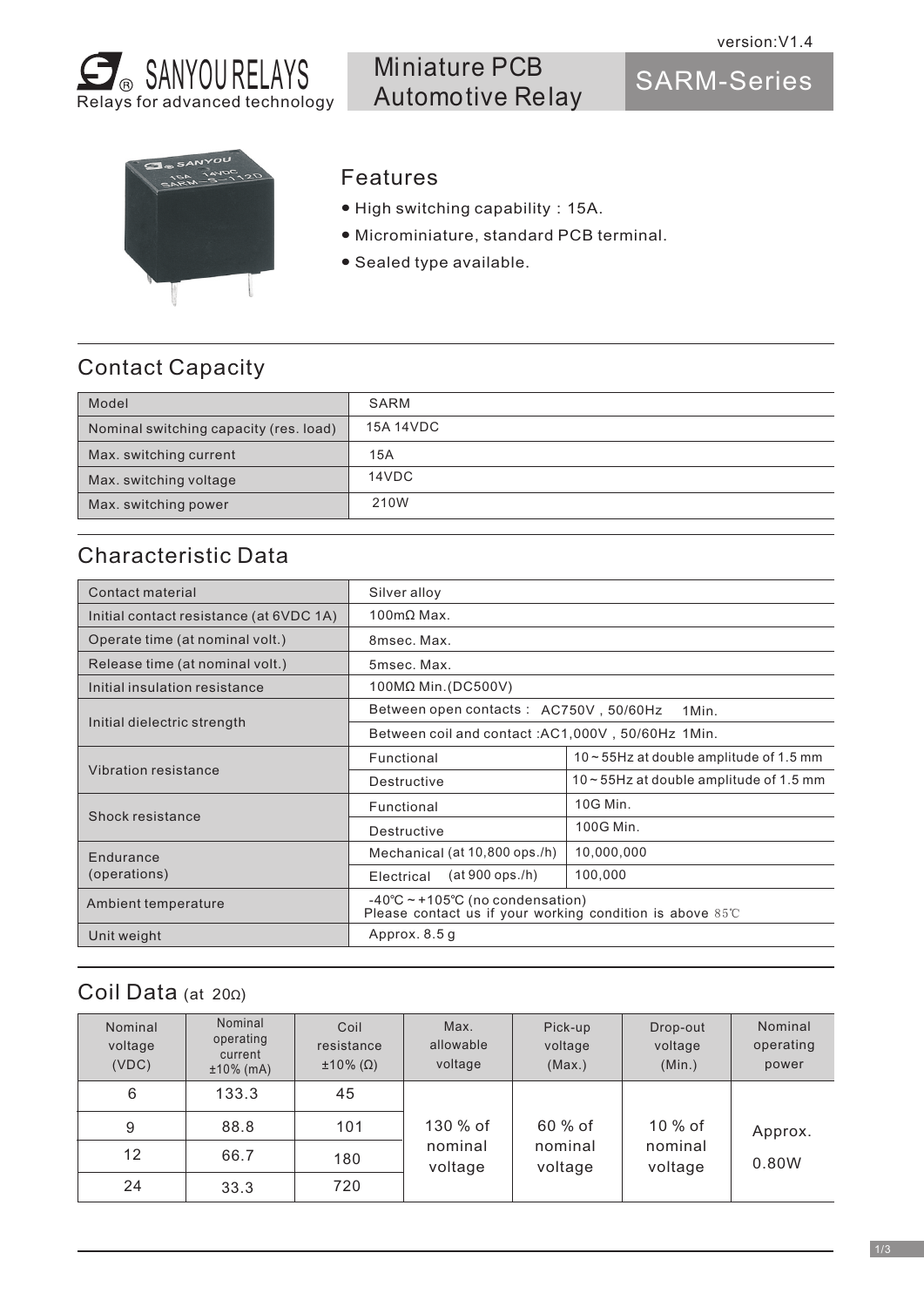# Ordering Information

### Nomenclature

| SARM-S                                                           |                                    | - 1 | 12 | D | M |                     | XX |                                                                                                                                                  |                            |                                         |  |  |  |
|------------------------------------------------------------------|------------------------------------|-----|----|---|---|---------------------|----|--------------------------------------------------------------------------------------------------------------------------------------------------|----------------------------|-----------------------------------------|--|--|--|
|                                                                  |                                    |     |    |   |   |                     |    | Special Parameter: Nil-Standard type,<br>Letter or number-Special requirement                                                                    |                            |                                         |  |  |  |
|                                                                  |                                    |     |    |   |   |                     |    | <b>Moveable Contact Material:</b>                                                                                                                |                            |                                         |  |  |  |
|                                                                  |                                    |     |    |   |   |                     |    | FormC                                                                                                                                            | Form A                     | FormB                                   |  |  |  |
|                                                                  |                                    |     |    |   |   |                     |    | Nil-AgSnO <sub>2</sub> <sub>92.8</sub>                                                                                                           | Nil-AgSnO2 <sub>43.0</sub> | Nil-AgSnO <sub>2</sub> <sub>93.0</sub>  |  |  |  |
|                                                                  |                                    |     |    |   |   |                     |    | $1-AgCdO\varphi2.8$                                                                                                                              | $1 - AgCdO\varphi3.0$      | 1-AgCdO <sub><math>\phi</math>3.0</sub> |  |  |  |
|                                                                  |                                    |     |    |   |   |                     |    | 2-AgSnO2 <sub>43.0</sub><br>6-AgNi $\varphi$ 3.0                                                                                                 |                            |                                         |  |  |  |
|                                                                  |                                    |     |    |   |   |                     |    | 3-AgCdO <sub><math>\phi</math>3.0</sub>                                                                                                          |                            |                                         |  |  |  |
|                                                                  |                                    |     |    |   |   |                     |    | 4-3 Compounds $\varphi$ 3.0                                                                                                                      |                            |                                         |  |  |  |
|                                                                  |                                    |     |    |   |   |                     |    | 5-Cu plated with La $\varphi$ 3.0                                                                                                                |                            |                                         |  |  |  |
|                                                                  |                                    |     |    |   |   |                     |    | 6-AgNi φ3.0                                                                                                                                      |                            |                                         |  |  |  |
|                                                                  |                                    |     |    |   |   |                     |    | all stationary contact specified: $\varphi$ 3.0 (moveable contact of AgCdO fit<br>with AgCdO other moveable contact are all suitble with AgSnO2) |                            |                                         |  |  |  |
|                                                                  |                                    |     |    |   |   |                     |    | Contact Form: Nil-Form C, B-Form B, M-Form A                                                                                                     |                            |                                         |  |  |  |
|                                                                  |                                    |     |    |   |   | Coil Power: D-0.80W |    |                                                                                                                                                  |                            |                                         |  |  |  |
|                                                                  | Coil Voltage (VDC): 06, 09, 12, 24 |     |    |   |   |                     |    |                                                                                                                                                  |                            |                                         |  |  |  |
|                                                                  |                                    |     |    |   |   |                     |    |                                                                                                                                                  |                            |                                         |  |  |  |
| Number of Poles: 1-1 Pole                                        |                                    |     |    |   |   |                     |    |                                                                                                                                                  |                            |                                         |  |  |  |
| Protective Construction: S-Flux proofed, SH-Sealed type washable |                                    |     |    |   |   |                     |    |                                                                                                                                                  |                            |                                         |  |  |  |
| <b>Type Designation: SARM</b>                                    |                                    |     |    |   |   |                     |    |                                                                                                                                                  |                            |                                         |  |  |  |

## Outline Dimensions, Wiring Diagram, P.C.Board Layout (unit: mm)



Wiring Diagram (bottom view)



Unless otherwise specified:

If dimension  $\leq 1$ mm, tolerance:  $\pm 0.2$ mm;

If dimension 1~5mm, tolerance: ±0.3mm;

If dimension >5mm, tolerance: ±0.4mm. Note: 1. Extended terminal dimension is dimension

before soldering.

2. Tolerance of P.C.B. layout: ±0.1mm.